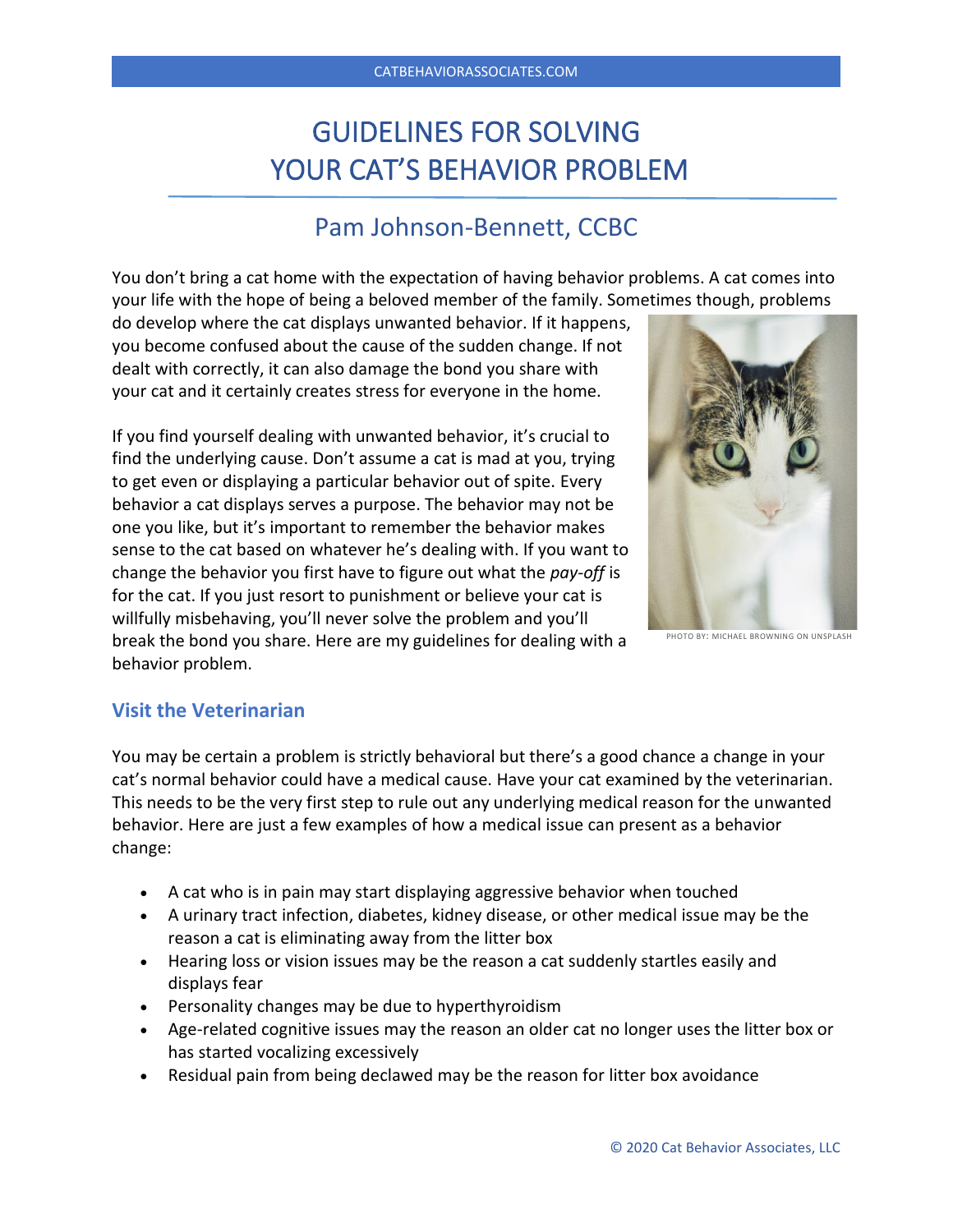After your cat has been examined by the veterinarian, you can begin to tackle this from a behavioral perspective. Look at the situation from your cat's point of view. I wrote the book, *Think Like a Cat*, because I had seen so many people view behavior problems from the wrong perspective. Cat parents were labeling unwanted behaviors as deliberate misbehaviors. As a result, their attempts at solutions were ineffective and only added stress to their cats. Once your cat gets a clean bill of health, look at the problem from his point of view and not yours. My techniques are based on viewing the environment based on what a cat needs and whether the current situation allows the cat to engage in natural behavior or whether it promotes stress. Look at all behavior with a *think like a cat* view for effective and humane problem-solving. Here are some examples that show the *why* behind a behavior:

- If a cat is routinely ambushed by another cat when he tries to use the litter box, he may start avoiding the box and seek a safer location (such as in your closet or behind furniture)
- In a multicat home with an inadequate number of litter boxes, one or more of the cats may find alternative toileting locations (such as the bed, the closet, or your carpet)
- An abrupt or improper introduction on a new cat into the home may cause the resident cat to begin spraying
- Furniture scratching may be displayed if the environment doesn't have a tall, sturdy, appealing scratching post for the cat
- Upon returning from the veterinarian, a cat may be attacked by a companion cat who stayed home due to the smells of the clinic
- Separation anxiety may the reason a cat has started displaying destructive behavior
- A chaotic household could be the reason a cat has started displaying fear or aggression
- A litter box that isn't scooped and cleaned often enough might be the reason a cat avoids using it
- Sudden fighting between two long-time cat companions may be redirected aggression due to the appearance of an unfamiliar cat outdoors



PHOTO BY JAE PARK ON UNSPLASH

#### **Don't Wait for a Behavior Problem to Get Worse**

If you notice something that doesn't seem right or you suspect the beginning of a problem, act on it before it gets more serious. If you have two cats who are showing signs of no longer getting along, or you notice anything else that isn't typical, work on it now. The sooner a problem is addressed correctly, the better the chance of success. By addressing it early, you will also greatly reduce the amount of stress your cat goes through. Stress is a big enemy in a cat's life and if left unchecked can lead to physical issues.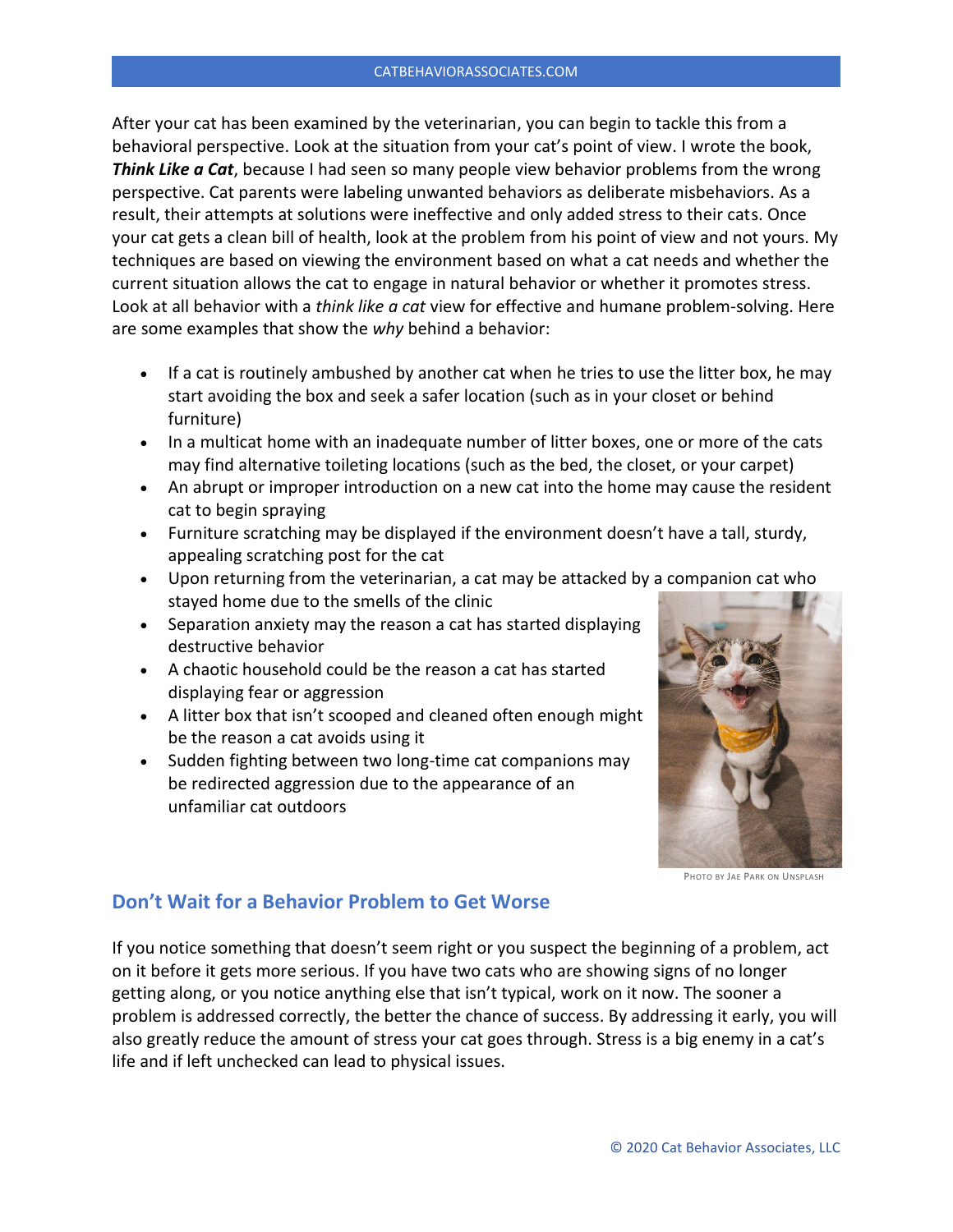#### **Never Punish**

Punishment of any kind will cause your cat's stress to skyrocket. It will also create fear of you and that's the last thing you want. You never want a cat to associate you with the fear of physical pain and punishment. Even putting a cat in time-out for an unwanted behavior is counter-productive and confusing for him. Punishment damages the bond and could lead to a more serious problem such as defensive aggression or fear aggression. Punishment also means



PHOTO BY JONAS VINCENT ON **UNSPLASH** 

you truly don't understand animal behavior. When you punish, you're assuming a behavior is a willful act of disobedience and as you've already learned so far in this article, that's never the case. Behaviors are performed because the cat is trying to find a solution to a problem. If a behavior works for a cat, it gets repeated. Punishing a cat for eliminating outside of the litter box is just cruel. Punishing a cat for scratching the furniture because the scratching post is short and wobbly, will only create the added behavior problem of fear. So, if you've ever thought your cat needed to be punished for an unwanted behavior, let's end that belief here and now.

## **Find the Reason for the Behavior**

To solve the behavior issue you must determine the root cause. If your cat is avoiding the litter box, the problem may have less to do with the box itself and more to do with the fear of being

stalked and attacked by a companion cat every time he heads in that direction to eliminate. Having that tidbit of information is crucial to starting a behavior plan that involves adding more litter boxes in safe locations and working on the relationship between the cats. Once you know the reason for a behavior you can then 1) create a customized treatment plan, 2) make necessary environmental adjustments, and finally, 3) get life back to normal.



PHOTO BY PAUL HANAOKA ON UNSPLASH

#### **The Road to Successful Behavior Training**

Create a behavior plan that clearly defines what you want the cat to do instead of the unwanted behavior and how you can get him to do it. This doesn't mean placing just any scratching post in the room to magically get your cat to stop destroying the sofa. It involves a little more thought on your part. With the scratching example, it would mean you'd have to get a scratching post that is appealing to the cat (tall, sturdy, covered in an appealing material, placed in an ideal location) in order for the sofa to look less scratch-friendly. If it's a litter box problem and you determine the cat is avoiding the box because it's not being kept clean, punishment won't solve the problem but being more mindful of keeping the box regularly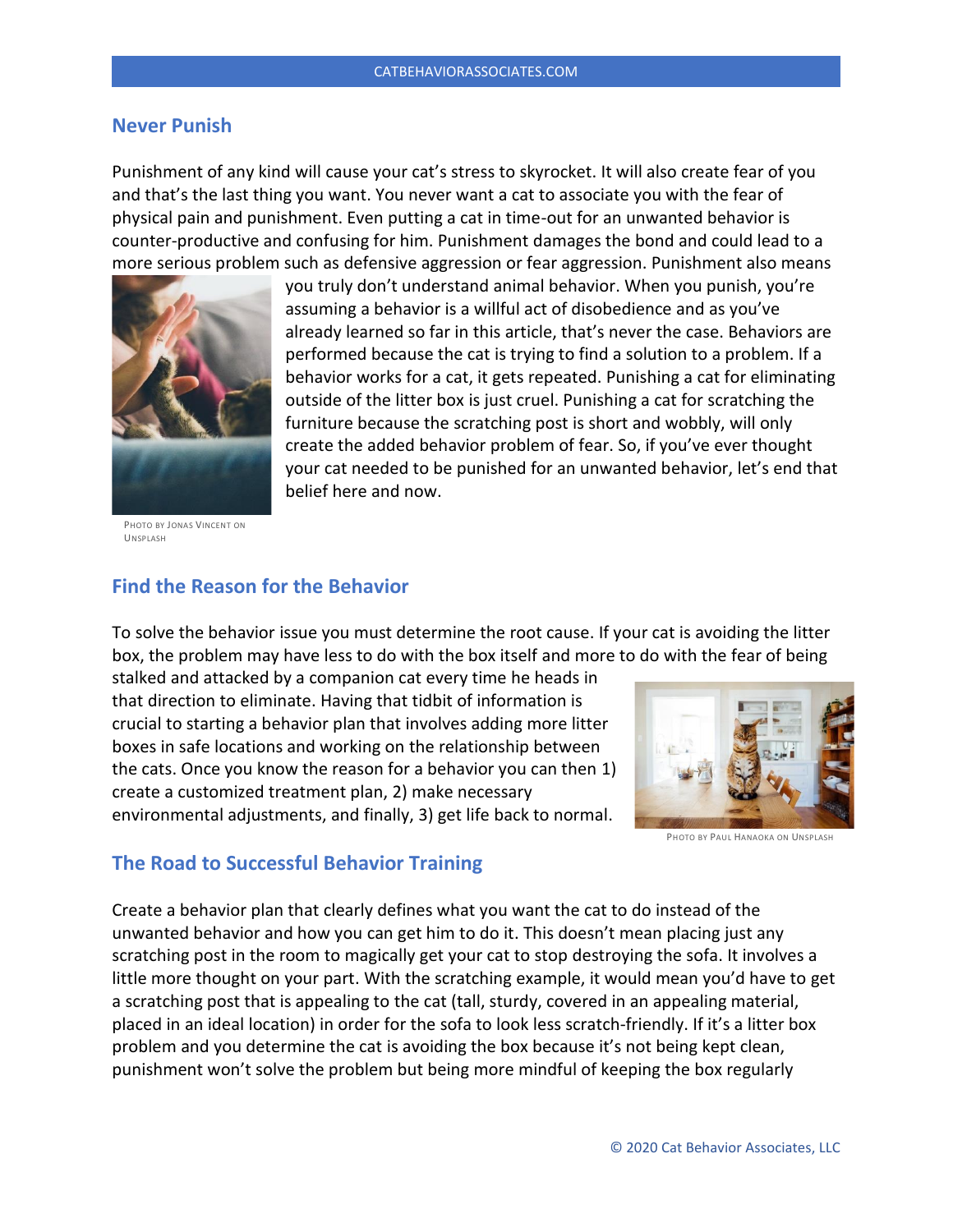scooped and cleaned will do the trick. Set the cat up for success by offering better options so the wanted behavior will naturally happen.

#### **Work on Rebuilding the Bond**

If your cat has been punished or if the behavior problem has caused stressed, work on rebuilding the bond between the two of you. Even if the behavior situation has you frustrated

and you don't feel warm and friendly toward him right now, this is the exact time you should rebuild trust. Conduct interactive play sessions to ease stress (it'll help both of you), spend time together and rediscover the good relationship. Your cat needs you to provide security and comfort.



PHOTO BY PATRICK ROBERT DOYLE ON UNSPLASH

It's certainly upsetting to find your favorite jacket has been urinated on or your new sofa has been scratched, but if you lose your temper, your cat's stress level will increase and that doesn't help anyone. Just keep telling yourself that this isn't a willful act of disobedience. A behavior issue is the cat displaying a normal response to a situation. Getting upset won't do anything but add more damage to an already stressful situation.

## **Acknowledge Good Behavior**

Let your cat know when he has done something right. This is something many people forget to do. No matter how small of a positive step in the right direction, it's still forward motion so acknowledge it. This is where clicker training is very helpful. If you're unfamiliar with clicker training, visit our website at catbehaviorassociates.com to learn how to incorporate it into your behavior plan. Clicker training is fun and very easy to learn. You can also acknowledge with praise, petting, playtime, or a tasty little treat.

#### **Be Patient**

Correcting problem behavior isn't a quick fix but the reward is worth the time. Tragically, many cats end up in shelters because families don't realize behavior problems can be corrected. Cats are relinquished to shelters, abandoned, tossed outdoors, or put to death for behavior issues that could've been corrected. Don't give up on your cat!

# **Get Help from A Professional if You Feel Overwhelmed**

Some behavior problems may be beyond your ability to correct without professional guidance. If the problem is extremely serious, dangerous or you don't feel you can work on it yourself, contact your veterinarian for a referral to a certified cat behavior expert. There are many people on the internet claiming to be experts and whisperers but they lack true credentials, ethics, and experience. Make sure the behavior expert has professional credentials because an